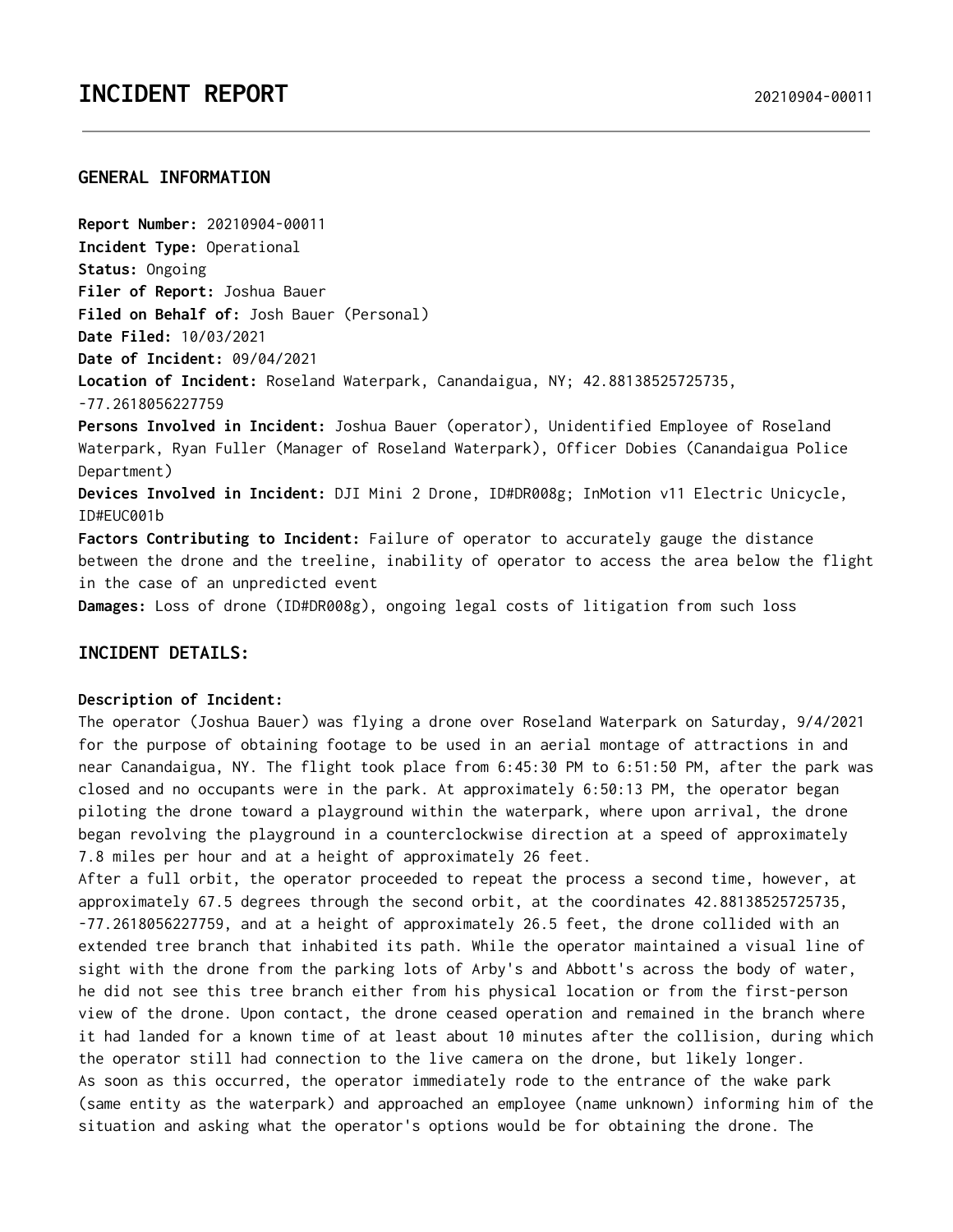employee went inside presumably to make a phone call. After coming out, the employee informed the operator that the operator was not allowed to reacquire his property due to a strict "no drone" policy of the waterpark. After an unsuccessful attempt of the operator to explain to the employee that it was not within the rights of the waterpark to deny him retrieval of his property, and suggesting to the employee that the police were going to be involved, the employee suggested that the operator leave the property.

Accordingly, the operator left the property and went out to the entrance, where at 7:06 PM, he called the police and detailed the situation. When an officer arrived on scene, the officer made contact with the same employee to whom the operator spoke earlier, and the employee indicated cooperation via request to the operator for further information regarding the location of the drone. After this information was provided to the employee, the employee left presumably with intention to retrieve the drone for the operator. After an approximate 15 minute wait, a new individual, later identified as the park manager, Ryan Fuller, rode up to the operator in a golf cart and reiterated the initial message provided by the employee, saying that the park had a strict no drone policy, and accordingly, that the drone would be confiscated.

Throughout the conversation, the manager incorrectly suggested that the operator both needed to be "certified with the FAA" and have prior permission from the waterpark in order to fly in the airspace above. The operator gave his best attempt in explaining to the manager that he was a recreational pilot, and therefore was not required to have any certification other than passing the TRUST (The Recreational UAS Safety Test), which he did, and that prior authorization from landowners is not necessary since landowners do not own the airspace above their land. The operator further tried to explain that the creation of a parkwide policy to confiscate other's property does not make that confiscation legal, especially in the absence of a contract. The conversation eventually ended with statements from the manager such as "hard lesson to learn" and "Sorry bud, you're either gonna have to find a new drone or a new hobby", and the threat to arrest the operator for trespassing if he did not leave the property.

At 7:39 PM, the police were called by the operator a second time. At the time, the operator was under the impression that it was his legal right to immediate retrieval of his property, hence the reason for calling the police a second time. Upon arrival of the same officer, he spoke with the manager and the operator but to no different result. The manager on multiple occasions implied that the operator's intent was to "film people in bathing suits". In this accusation, the manager was consistently ignorant of the fact that there were no people in the waterpark at the time of the operation, which took place outside of the waterpark's hours. The conversation soon ended, and the officer informed the operator that retrieval of the drone could not be done with an escort, but rather would have to be done through litigation.

The next day, on Sunday, 9/5/2021, the operator sent an email to Roseland Waterpark, asking again formally for cooperation in retreiving his drone (email attached at the end of this report). There has been no response from the waterpark to date (10/3/2021).

On Tuesday, 9/7/2021, the operator filed a small claims lawsuit at the Canandaigua courthouse (document attached) for the amount of \$600.00, which is the cost of the drone.

Later on Tuesday, 9/7/2021, the officer who had previously responded called the operator by phone and informed him that the owner of the park, Dan Fuller, and the manager, Ryan Fuller, had collectively agreed to return the drone to the operator. The officer asked for details on the last known location of the drone, which the operator provided via email soon after. On Friday, 9/10/2021, the officer called the operator again by phone, informing him that he